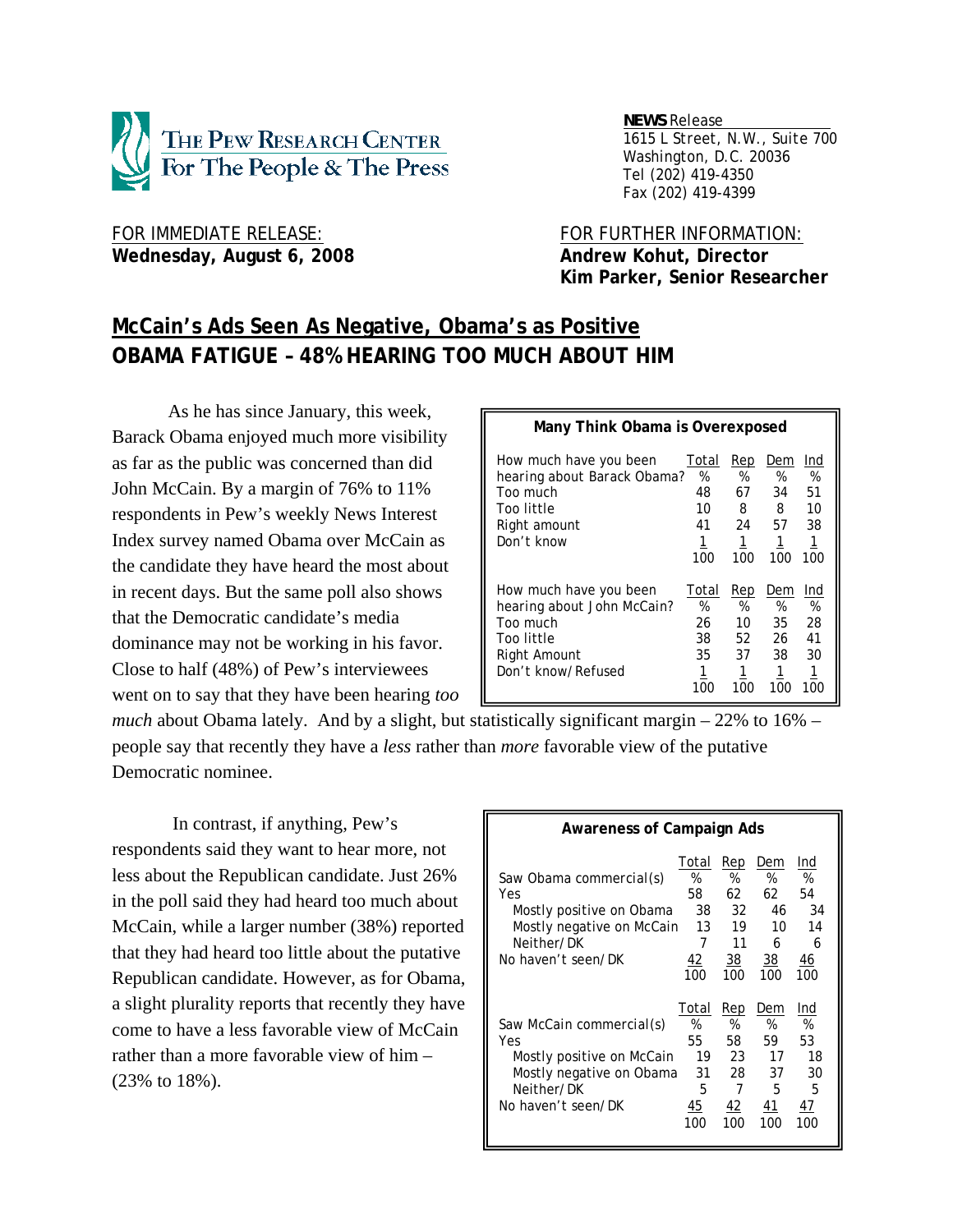Not surprisingly, a very large number of Republicans say they have heard too much about Obama lately. But 51% of independents shared this opinion, and as many as a third of Democrats thought so too.

While Obama has dominated McCain as the candidate citizens say they have heard the most about in the news, roughly equal numbers say that they are aware of commercials on behalf of each candidate. About six-in-ten have seen commercials for both candidates. Most of those who are aware of Obama's commercials say they are mostly positive messages about the candidate (38%), while fewer (13%) characterize them as negative messages about McCain. The balance of opinion about McCain's commercials is the opposite – a plurality  $(31\%)$  sees them as negative messages about his opponent, with fewer (19%) describing them as positive ads.

There is surprising partisan agreement about the campaign commercials of both candidates. On balance, both Republicans and Democrats think Obama's commercials have been mostly positive. And pluralities of both Republicans and Democrats say McCain's ads are mostly negative. Nonetheless Democrats are more likely than others to say Obama's commercials are positive, and Republicans are less likely to characterize McCain's ads as negative.

When asked about specific commercials, those tested for each candidate registered about similar recall levels – 41% of Pew's respondents said they have seen McCain's commercial that compares Barack Obama to Paris Hilton and Britney Spears. Almost the same number – (43%) report seeing Barack Obama's commercial where he talks about his background growing up in Kansas.

## **Economic and Campaign News Capture Most Attention**

Public interest in news about economic conditions remained high last week amid reports about federal legislation to uplift the housing market and official projections of a halftrillion-dollar national budget deficit. About half of all Americans (47%) paid very close attention to news about the state of the U.S. economy and another 34% were following this news fairly closely. Three-in-ten (30%) said it was the news they followed most closely for the week, making the economy the

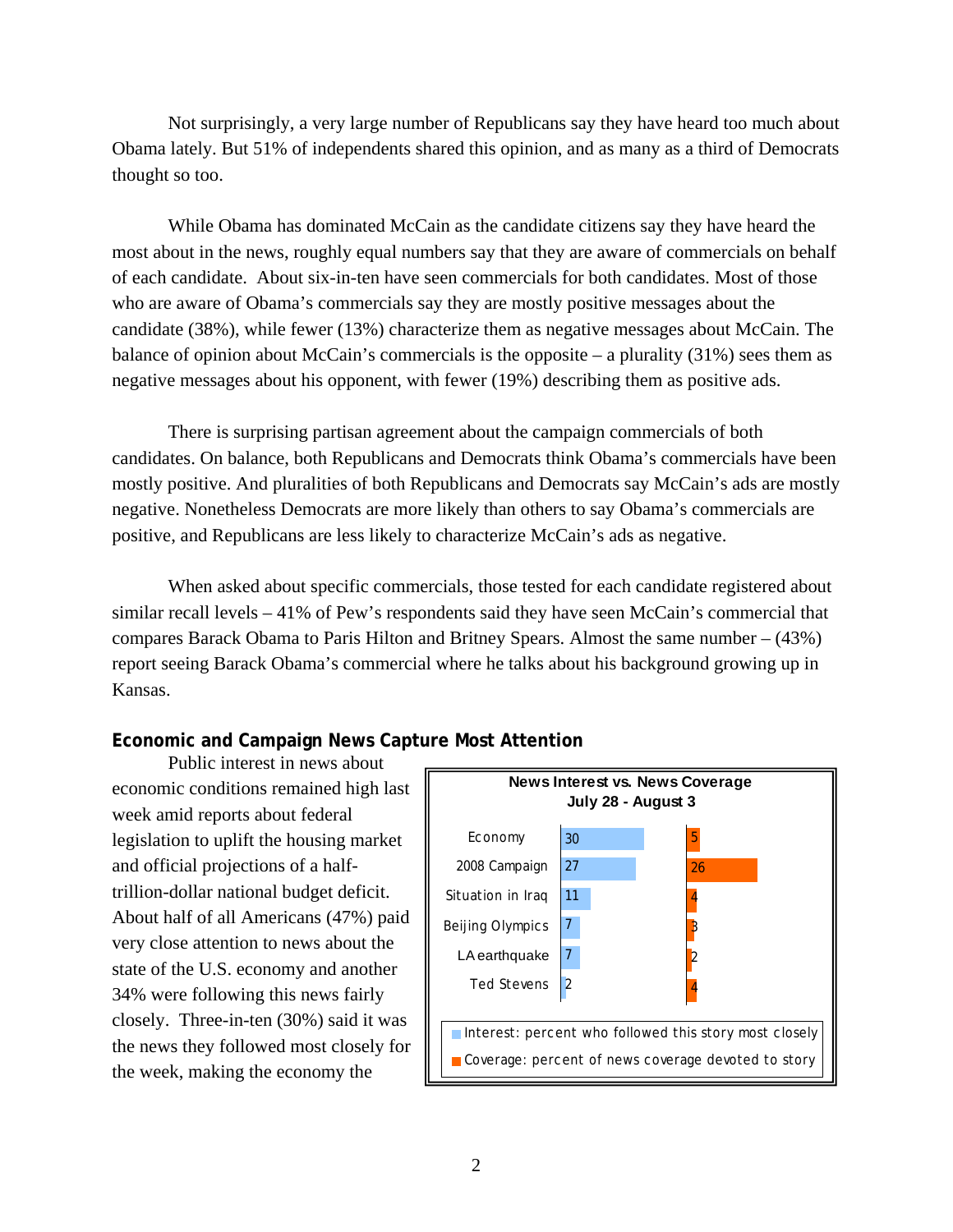public's top story. Actual news coverage of the economy was the second most heavily covered story last week. The national news media devoted 5% of all coverage to the topic.

For the third straight week, the audience for campaign news totaled threein-ten Americans who were following the presidential race very closely. While not the most closely followed news item of the week, the campaign was the public's number two story, with 27% of Americans citing the campaign as the story they were following more closely than any other. A far greater share of the national newshole was devoted to the presidential campaign last week than to any other major news story. More than one-quarter of all news (26%) focused on the campaign.

Roughly one-in-four Americans



(27%) followed news about the Iraq war very closely and 11% listed this as their most closely followed story for the week. News about an earthquake that struck the Los Angeles area attracted the very close attention of 17% of the public. Predictably, residents of the West Coast followed the story more closely than residents of other regions of the country. The earthquake, which caused little damage last week, received 2% of all news coverage.

So far this summer, there is a relatively small American audience for news about the upcoming Olympic games in Beijing, China. Just 13% followed news about Olympic preparations very closely last week. Interest in the Chinese games remains unchanged from the previous week (12%). The media, for its part, devoted 3% of all news to the upcoming Olympics.

Overall, the press devoted 4% of coverage to the indictment of Alaska Sen. Ted Stevens for making false statements about his personal finances. However few in the public followed the story closely. Just 9% followed news about Sen. Stevens very closely and even fewer (2%) called it their most closely followed story of the week.

For the first time this year, John McCain attracted nearly as much media attention as his Democratic rival, Barack Obama. For the week of July 28-Aug. 3, Barack Obama was a featured candidate in 81% of all campaign stories and John McCain was a featured candidate in a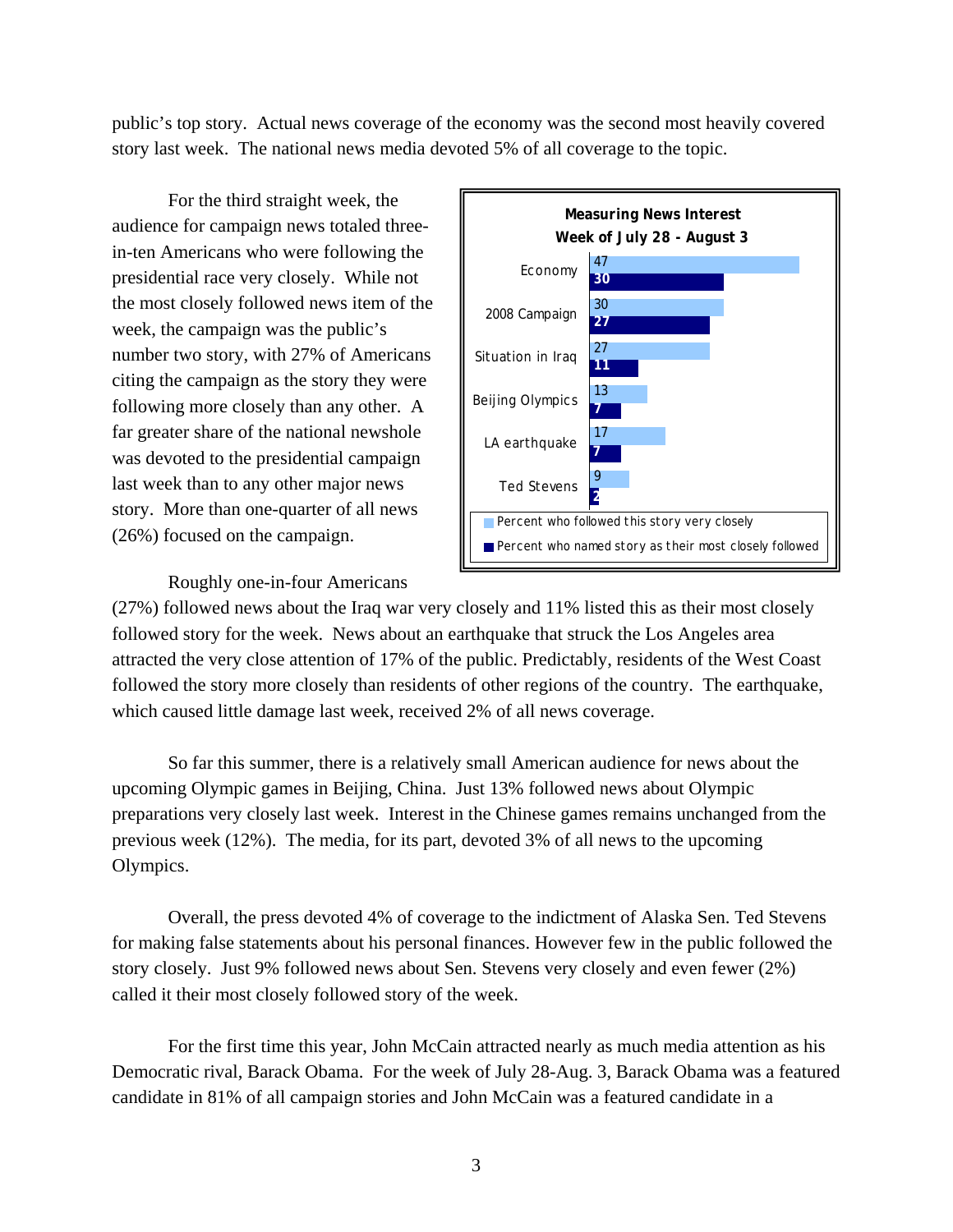comparable 78% of all campaign reporting, according to the Project for Excellence in Journalism's Campaign Coverage Index.

While John McCain may have closed the gap in campaign news coverage, equaling the attention garnered by his opponent, Barack Obama remains the far more visible candidate in the eyes of the public. When asked which presidential candidate they have heard the most about in the news over the last week or so, 76% of the public names Barack Obama while just one-in-ten (11%) recalls John McCain. As many Republicans (76%) as Democrats (80%) cite Obama as the candidate they have heard most about in the news recently.



These findings are based on the most recent installment of the weekly *News Interest Index*, an ongoing project of the Pew Research Center for the People & the Press. The index, building on the Center's longstanding research into public attentiveness to major news stories, examines news interest as it relates to the news media's agenda. The weekly survey is conducted in conjunction with The Project for Excellence in Journalism's *News Coverage Index*, which monitors the news reported by major newspaper, television, radio and online news outlets on an ongoing basis. In the most recent week, data relating to news coverage were collected from July 28 – August 3 and survey data measuring public interest in the top news stories of the week were collected August 1-4 from a nationally representative sample of 1,004 adults.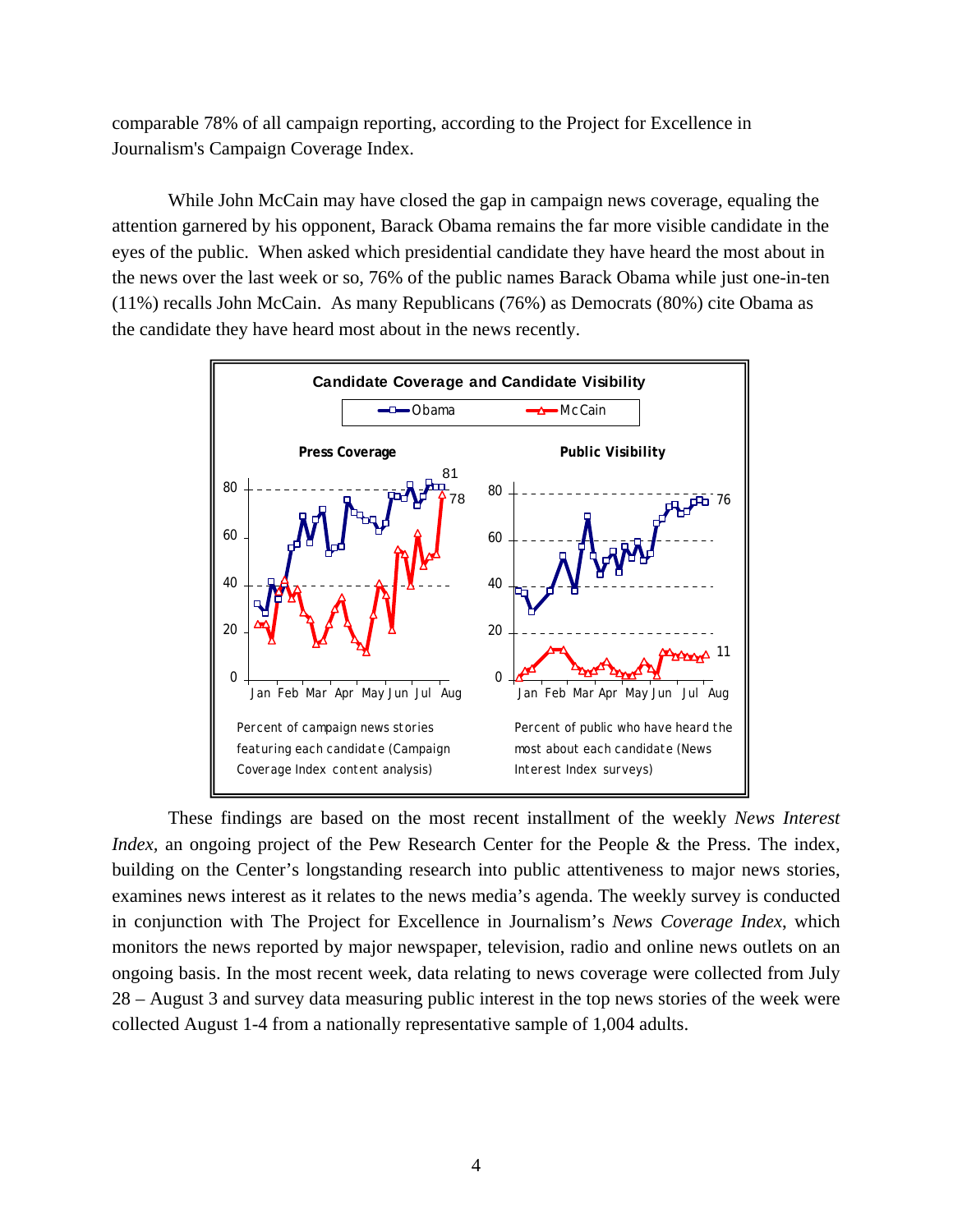## **About the News Interest Index**

The *News Interest Index* is a weekly survey conducted by the Pew Research Center for the People & the Press aimed at gauging the public's interest in and reaction to major news events.

This project has been undertaken in conjunction with the Project for Excellence in Journalism's *News Coverage Index*, an ongoing content analysis of the news. The News Coverage Index catalogues the news from top news organizations across five major sectors of the media: newspapers, network television, cable television, radio and the internet. Each week (from Sunday through Friday) PEJ will compile this data to identify the top stories for the week. The News Interest Index survey will collect data from Friday through Monday to gauge public interest in the most covered stories of the week.

Results for the weekly surveys are based on telephone interviews among a nationwide sample of approximately 1,000 adults, 18 years of age or older, conducted under the direction of ORC (Opinion Research Corporation). For results based on the total sample, one can say with 95% confidence that the error attributable to sampling is plus or minus 3.5 percentage points.

In addition to sampling error, one should bear in mind that question wording and practical difficulties in conducting surveys can introduce error or bias into the findings of opinion polls, and that results based on subgroups will have larger margins of error.

For more information about the Project for Excellence in Journalism's News Coverage Index, go to www.journalism.org.

## **About the Pew Research Center for the People & the Press**

The Pew Research Center for the People & the Press is an independent opinion research group that studies attitudes toward the press, politics and public policy issues. We are sponsored by The Pew Charitable Trusts and are one of seven projects that make up the Pew Research Center, a nonpartisan "fact tank" that provides information on the issues, attitudes and trends shaping America and the world.

The Center's purpose is to serve as a forum for ideas on the media and public policy through public opinion research. In this role it serves as an important information resource for political leaders, journalists, scholars, and public interest organizations. All of our current survey results are made available free of charge.

All of the Center's research and reports are collaborative products based on the input and analysis of the entire Center staff consisting of:

 Andrew Kohut, Director Scott Keeter, Director of Survey Research Carroll Doherty and Michael Dimock, Associate Directors Kim Parker, Senior Researcher Juliana Menasce Horowitz, Robert Suls, Shawn Neidorf, Leah Christian and Jocelyn Kiley, Research **Associates**  Kathleen Holzwart and Alec Tyson, Research Analysts James Albrittain, Research Assistants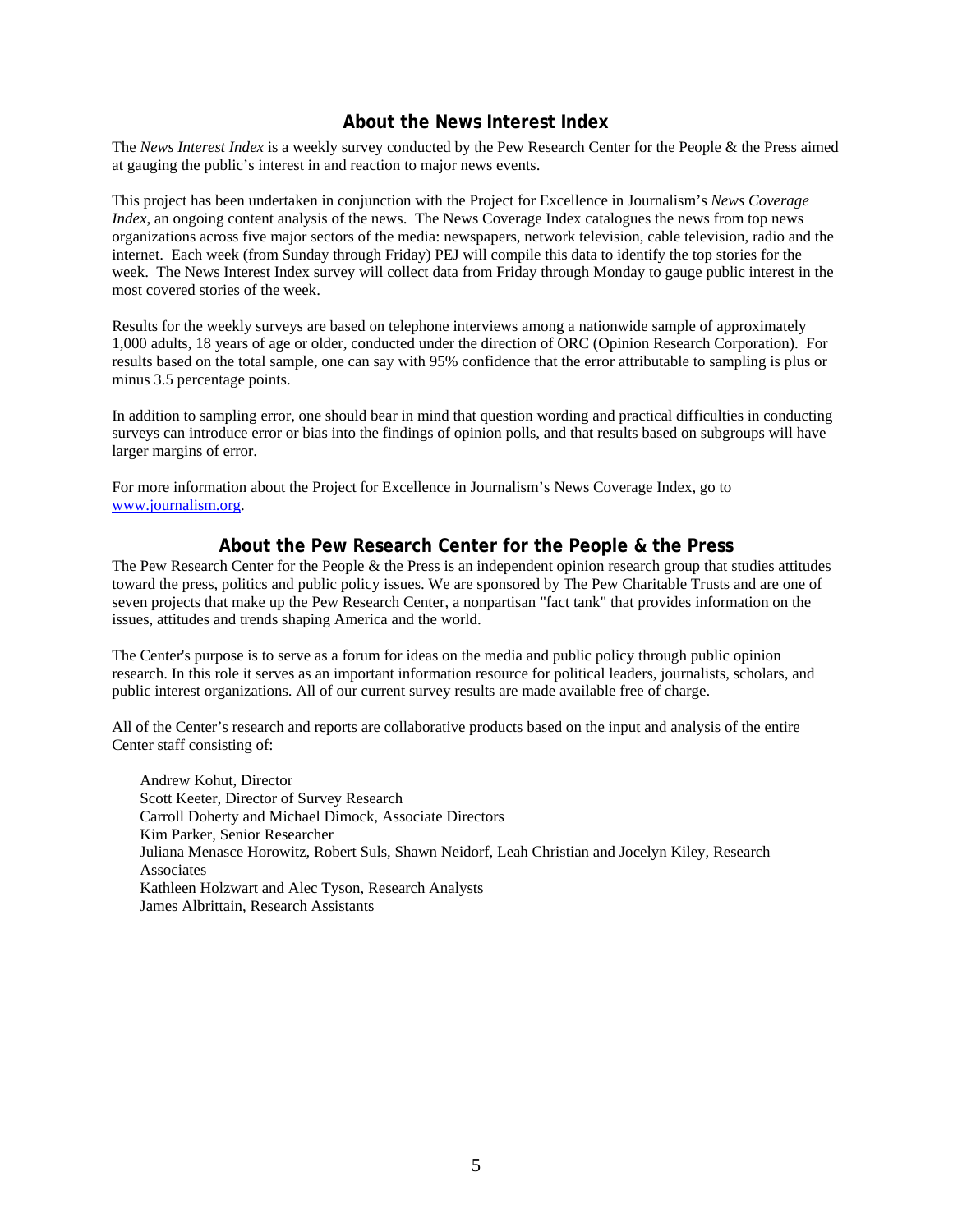#### **PEW RESEARCH CENTER FOR THE PEOPLE & THE PRESS AUGUST 1-4, 2008 NEWS INTEREST INDEX OMNIBUS SURVEY TOPLINE N=1,004**

Q.1 Apart from who you support, which presidential candidate have you heard the most about in the news in the last week or so? **[OPEN-END. RECORD FIRST MENTION ONLY]** 

|                          | <b>Barack</b> | John                    |                         | Don't know/ |
|--------------------------|---------------|-------------------------|-------------------------|-------------|
|                          | Obama         | McCain                  | Other <sup>1</sup>      | Refused     |
| <b>August 1-4, 2008</b>  | 76            | 11                      | $\overline{\mathbf{4}}$ | $9=100$     |
| July 25-28, 2008         | 77            | $\boldsymbol{9}$        | 3                       | $11 = 100$  |
| July 18-21, 2008         | 76            | 10                      | $\boldsymbol{2}$        | $12 = 100$  |
| <b>July 11-14, 2008</b>  | 72            | 10                      | 5                       | $13 = 100$  |
| July 3-7, 2008           | 71            | 11                      | 3                       | $15 = 100$  |
| June 27-30, 2008         | 75            | 10                      | 5                       | $10=100$    |
| June 20-23, 2008         | 74            | 12                      | $\overline{\mathbf{4}}$ | $10=100$    |
| June 13-16, 2008         | 69            | 12                      | 7                       | $12 = 100$  |
| June 6-9, 2008           | 67            | $\overline{2}$          | 23                      | $8 = 100$   |
| May 30-June 2, 2008      | 54            | 5                       | 28                      | $13 = 100$  |
| May 22-25, 2008          | 51            | 8                       | 29                      | $12 = 100$  |
| May 16-19, 2008          | 59            | 4                       | 27                      | $10=100$    |
| May 9-12, 2008           | 52            | $\mathbf{2}$            | 38                      | $8 = 100$   |
| May 2-5, 2008            | 57            | $\overline{2}$          | 31                      | $10=100$    |
| April 25-28, 2008        | 46            | $\mathbf{3}$            | 39                      | $12 = 100$  |
| April 18-21, 2008        | 55            | $\overline{\mathbf{4}}$ | 29                      | $12 = 100$  |
| April 11-14, 2008        | 51            | 8                       | 26                      | $15 = 100$  |
| April 4-7, 2008          | 45            | 6                       | 35                      | $14 = 100$  |
| March 28-31, 2008        | 53            | 4                       | 32                      | $11 = 100$  |
| March 20-24, 2008        | 70            | 3                       | 16                      | $11 = 100$  |
| <b>March 14-17, 2008</b> | 57            | $\overline{\mathbf{4}}$ | 28                      | $11 = 100$  |
| <b>March 7-10, 2008</b>  | 38            | 6                       | 41                      | $15 = 100$  |

Q.2 Please think about each of the following presidential candidates **[INSERT NAME. ROTATE]**. In the past few days, have you come to have a MORE favorable opinion of (him/her), a LESS favorable opinion, or hasn't your opinion of (him/her) changed lately?

|    |                     | More      | Less      | Opinion has | Don't     |
|----|---------------------|-----------|-----------|-------------|-----------|
|    |                     | Favorable | Favorable | Not changed | know      |
| a. | Barack Obama        | 16        | 22        | 60          | $2=100$   |
|    | July 25-28, 2008    | 17        | 21        | 59          | $3=100$   |
|    | July 18-21, 2008    | 16        | 22        | 60          | $2=100$   |
|    | July 11-14, 2008    | 15        | 17        | 64          | $4 = 100$ |
|    | July 3-7, 2008      | 17        | 17        | 62          | $4 = 100$ |
|    | June 27-30, 2008    | 21        | 19        | 56          | $4 = 100$ |
|    | June 20-23, 2008    | 16        | 16        | 66          | $2=100$   |
|    | June 13-16, 2008    | 17        | 15        | 64          | $4 = 100$ |
|    | June 6-9, 2008      | 19        | 17        | 61          | $3=100$   |
|    | May 30-June 2, 2008 | 17        | 21        | 58          | $4 = 100$ |
|    | May 22-25, 2008     | 18        | 20        | 60          | $2=100$   |
|    | May 16-19, 2008     | 19        | 19        | 59          | $3=100$   |
|    | May 9-12, 2008      | 20        | 23        | 55          | $2=100$   |
|    | May 2-5, 2008       | 11        | 25        | 59          | $5=100$   |
|    | April 25-28, 2008   | 16        | 24        | 58          | $2 = 100$ |

 $\frac{1}{1}$ 

Other includes responses for Hillary Clinton.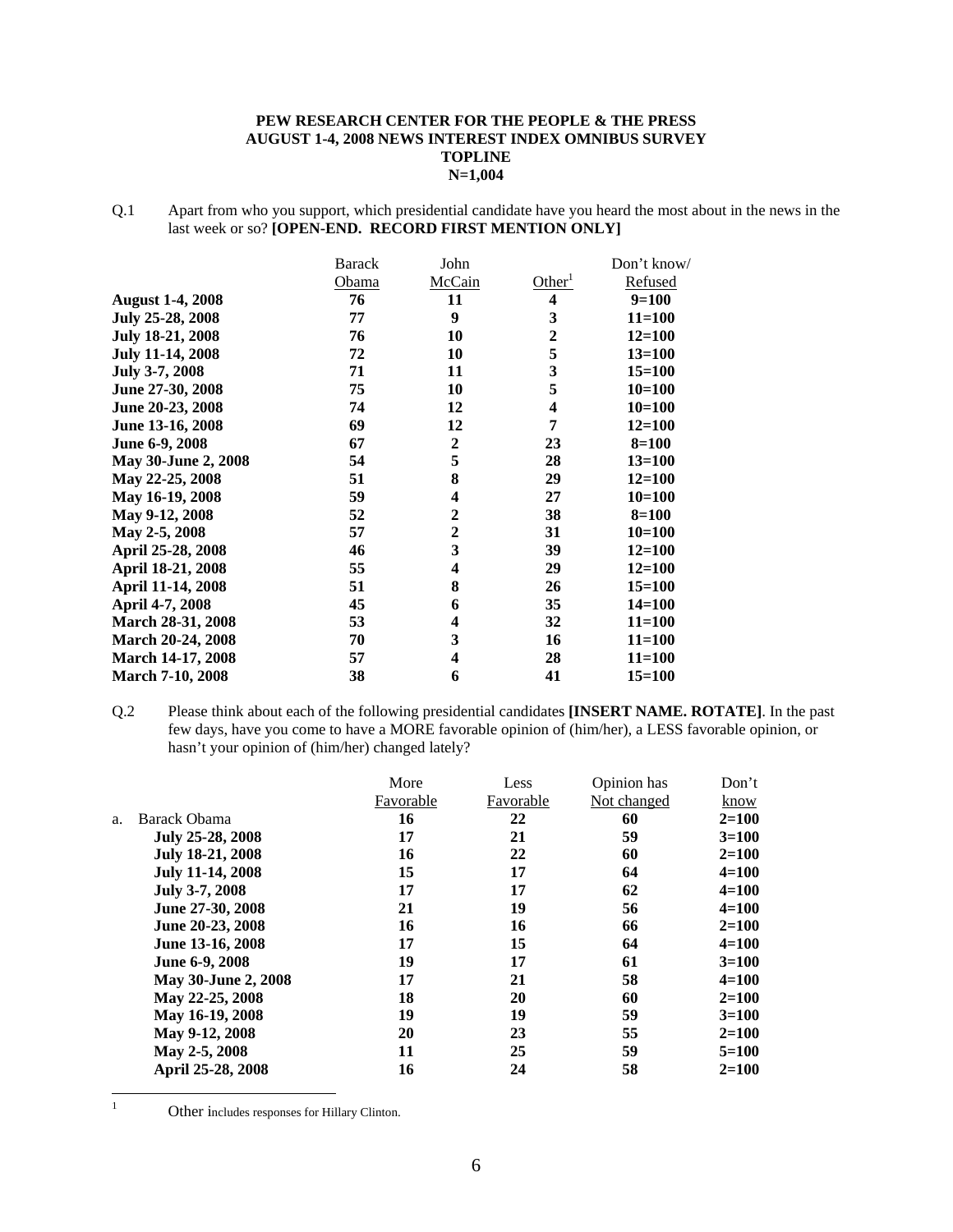|     |                          | More             | Less             | Opinion has | Don't     |
|-----|--------------------------|------------------|------------------|-------------|-----------|
|     |                          | <b>Favorable</b> | <b>Favorable</b> | Not change  | know      |
|     | April 18-21, 2008        | 18               | 24               | 54          | $4 = 100$ |
|     | March 28-31, 2008        | 18               | 27               | 52          | $3=100$   |
|     | <b>March 20-24, 2008</b> | 22               | 30               | 46          | $2=100$   |
| $b$ | John McCain              | 18               | 23               | 57          | $2=100$   |
|     | July 25-28, 2008         | 16               | 19               | 62          | $3=100$   |
|     | July 18-21, 2008         | 17               | 15               | 65          | $3=100$   |
|     | <b>July 11-14, 2008</b>  | 14               | 15               | 66          | $5=100$   |
|     | July 3-7, 2008           | 15               | 16               | 64          | $5=100$   |
|     | June 27-30, 2008         | 17               | 21               | 58          | $4 = 100$ |
|     | June 20-23, 2008         | 15               | 18               | 65          | $2=100$   |
|     | June 13-16, 2008         | 13               | 18               | 66          | $3 = 100$ |
|     | June 6-9, 2008           | 14               | 15               | 65          | $6=100$   |
|     | May 30-June 2, 2008      | 11               | 20               | 64          | $5 = 100$ |
|     | May 22-25, 2008          | 15               | 18               | 63          | $4 = 100$ |
|     | May 16-19, 2008          | 14               | 21               | 62          | $3 = 100$ |
|     | May 9-12, 2008           | 12               | 18               | 67          | $3=100$   |
|     | May 2-5, 2008            | 10               | 13               | 71          | $6=100$   |
|     | April 25-28, 2008        | 14               | 16               | 65          | $5=100$   |
|     | April 18-21, 2008        | 18               | 15               | 61          | $6=100$   |
|     | March 28-31, 2008        | 18               | 20               | 57          | $5=100$   |
|     | <b>March 20-24, 2008</b> | 18               | 18               | 61          | $3=100$   |

Q.3 As I read a list of some stories covered by news organizations this past week, please tell me if you happened to follow each news story very closely, fairly closely, not too closely, or not at all closely. First, **[INSERT ITEM; RANDOMIZE ITEMS] [IF NECESSARY** "Did you follow **[ITEM]** very closely, fairly closely, not too closely or not at all closely?"**]** 

|                                         |         | Fairly  |         |         | DK/        |
|-----------------------------------------|---------|---------|---------|---------|------------|
|                                         | Closely | Closely | Closely | Closely | Refused    |
| Reports about the condition of the U.S. |         |         |         |         |            |
| economy                                 | 47      | 34      | 11      | 8       | $0=100$    |
| July 25-28, 2008                        | 46      | 32      | 10      | 12      | $* = 100$  |
| July 18-21, 2008                        | 45      | 33      | 13      | 9       | $* = 100$  |
| <b>July 11-14, 2008</b>                 | 44      | 33      | 12      | 10      | $1 = 100$  |
| June 27-30, 2008                        | 49      | 31      | 12      | 7       | $1 = 100$  |
| June 13-16, 2008                        | 42      | 33      | 14      | 11      | $* = 100$  |
| May 9-12, 2008                          | 45      | 31      | 13      | 11      | $* = 100$  |
| May 2-5, 2008                           | 43      | 31      | 15      | 10      | $1 = 100$  |
| April 18-21, 2008                       | 41      | 35      | 13      | 10      | $1 = 100$  |
| April 4-7, 2008                         | 39      | 37      | 12      | 12      | $* = 100$  |
| March 28-31, 2008                       | 42      | 36      | 14      | 8       | $* = 100$  |
| March 20-24, 2008                       | 45      | 33      | 13      | 9       | $* = 100$  |
| February 29-March 3, 2008               | 38      | 35      | 15      | 11      | $1 = 100$  |
| <b>February 15-18, 2008</b>             | 37      | 36      | 11      | 16      | $8 = 100$  |
| <b>February 1-4, 2008</b>               | 40      | 37      | 14      | 8       | $1 = 100$  |
| <b>January 18-21, 2008</b>              | 42      | 31      | 16      | 11      | $* = 100$  |
| <b>January 11-14, 2008</b>              | 36      | 32      | 15      | 16      | $1 = 100$  |
| <b>November 2-5, 2007</b>               | 27      | 37      | 16      | 19      | $1 = 100$  |
| October 19-22, 2007                     | 25      | 34      | 20      | 21      | $* = 100$  |
| <b>August 10-13, 2007</b>               | 28      | 36      | 18      | 18      | $* = 100$  |
| Mid-November, 2006                      | 31      | 40      | 17      | 11      | $1 = 100$  |
| December, 2005                          | 35      | 35      | 18      | 11      | $1 = 100$  |
|                                         |         | Very    |         | Not too | Not at all |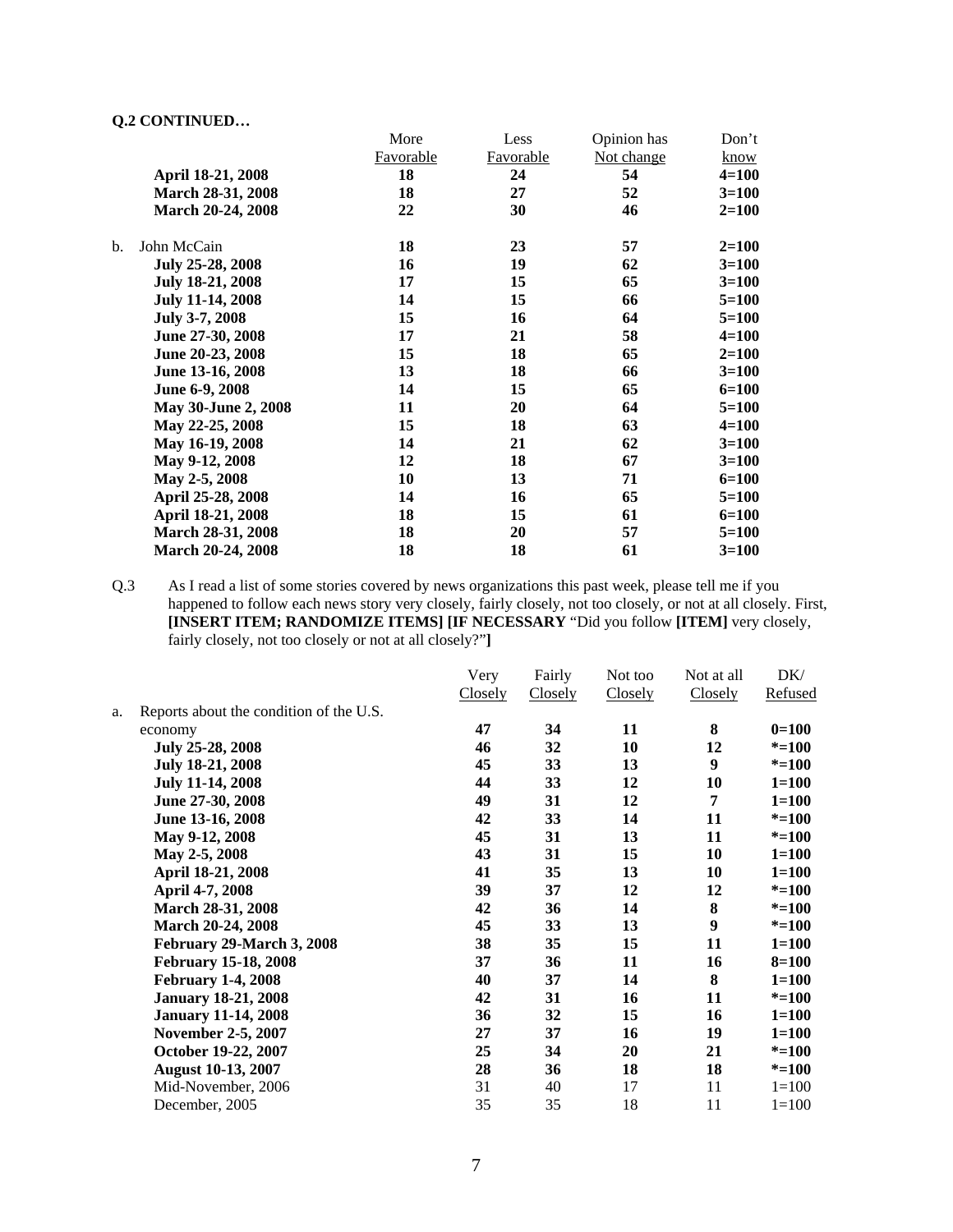| CONTROLLOW                                     | Very<br>Closely | Fairly<br>Closely | Not too<br>Closely | Not at all<br>Closely    | $DK/$<br>Refused |
|------------------------------------------------|-----------------|-------------------|--------------------|--------------------------|------------------|
| Early November, 2005                           | 35              | 39                | 17                 | 9                        | $* = 100$        |
| Mid-May, 2005                                  | 30              | 39                | 19                 | 11                       | $1 = 100$        |
| January, 2005                                  | 35              | 41                | 17                 | $\tau$                   | $* = 100$        |
| Mid-October, 2004                              | 30              | 43                | 16                 | 10                       | $1 = 100$        |
| Early September, 2004                          | 39              | 34                | 15                 | 11                       | $1 = 100$        |
| Mid-January, 2004                              | 37              | 41                | 15                 | $\boldsymbol{7}$         | $* = 100$        |
| December, 2003                                 | 35              | 38                | 14                 | 11                       | $2=100$          |
| November, 2003                                 | 40              | 34                | 15                 | $10\,$                   | $1 = 100$        |
| October, 2003                                  | 32              | 39                | 16                 | 12                       | $1 = 100$        |
| September, 2003                                | 39              | 30                | 18                 | 12                       | $1 = 100$        |
| March, 2003                                    | 40              | 35                | 16                 | $\,8\,$                  | $1 = 100$        |
| February, 2003                                 | 42              | 33                | 15                 | 10                       | $* = 100$        |
| January, 2003                                  | 40              | 35                | 13                 | 11                       | $1 = 100$        |
| December, 2002                                 | 38              | 34                | 17                 | 10                       | $1 = 100$        |
| February, 2002                                 | 35              | 40                | 15                 | $\mathbf{9}$             | $1 = 100$        |
| January, 2002                                  | 30              | 44                | 16                 | 9                        | $1 = 100$        |
| December, 2001                                 | 37              | 40                | 13                 | $\,8$                    | $2=100$          |
|                                                | 41              |                   |                    | $\boldsymbol{7}$         |                  |
| Mid-November, 2001                             | 24              | 36<br>41          | 15<br>18           | 16                       | $1 = 100$        |
| June, 2001                                     | 34              |                   |                    |                          | $1 = 100$        |
| May, 2001                                      |                 | 36                | 15                 | 15                       | $0=100$          |
| April, 2001                                    | 36              | 34                | 16                 | 13                       | $1 = 100$        |
| February, 2001                                 | 30              | 39                | 18                 | 12                       | $1 = 100$        |
| January, 2001                                  | 32              | 38                | 17                 | 11                       | $2=100$          |
| June, 1995                                     | 26              | 41                | 22                 | 11                       | $* = 100$        |
| March, 1995                                    | 27              | 45                | 19                 | 9                        | $* = 100$        |
| February, 1995                                 | 23              | 41                | 22                 | 13                       | $1 = 100$        |
| December, 1994                                 | 28              | 43                | 20                 | 9                        | $* = 100$        |
| October, 1994                                  | 27              | 40                | 20                 | 12                       | $1 = 100$        |
| June, 1994                                     | 25              | 42                | 23                 | $10\,$                   | $* = 100$        |
| May, 1994                                      | 33              | 40                | 16                 | $10\,$                   | $1 = 100$        |
| January, 1994                                  | 34              | 39                | 16                 | 10                       | $1 = 100$        |
| Early January, 1994                            | 36              | 44                | 13                 | $\boldsymbol{7}$         | $* = 100$        |
| December, 1993                                 | 35              | 41                | 15                 | $\,8\,$                  | $1 = 100$        |
| October, 1993                                  | 33              | 38                | 20                 | 9                        | $* = 100$        |
| September, 1993                                | 37              | 40                | 14                 | $8\,$                    | $1 = 100$        |
| Early September, 1993                          | 39              | 39                | 14                 | 9                        | $* = 100$        |
| August, 1993                                   | 41              | 36                | 14                 | 9                        | $* = 100$        |
| May, 1993                                      | 37              | 38                | 18                 | 6                        | $1 = 100$        |
| February, 1993                                 | 49              | 36                | 10                 | 5                        | $* = 100$        |
| January, 1993                                  | 42              | 39                | 12                 | $\boldsymbol{7}$         | $* = 100$        |
| September, 1992                                | 43              | 37                | 13                 | 6                        | $1 = 100$        |
| May, 1992                                      | 39              | 39                | 15                 | $\boldsymbol{6}$         | $1 = 100$        |
| March, 1992                                    | 47              | 38                | 11                 | $\overline{\mathcal{L}}$ | $* = 100$        |
| February, 1992                                 | 47              | 37                | 10                 | 6                        | $* = 100$        |
| January, 1992                                  | 44              | 40                | 11                 | $\mathfrak s$            | $* = 100$        |
| October, 1991                                  | 36              | 38                | 16                 | 9                        | $1 = 100$        |
| b.<br>The current situation and events in Iraq | 27              | 40                | 23                 | 10                       | $* = 100$        |
| July 25-28, 2008                               | 28              | 33                | 22                 | 17                       | $* = 100$        |
| July 18-21, 2008                               | 33              | 35                | 20                 | 12                       | $* = 100$        |
| <b>July 11-14, 2008</b>                        | 24              | 35                | 24                 | 16                       | $1 = 100$        |
| July 3-7, 2008                                 | 25              | 35                | 25                 | 15                       | $* = 100$        |
| June 20-23, 2008                               | 25              | 36                | 24                 | 15                       | $* = 100$        |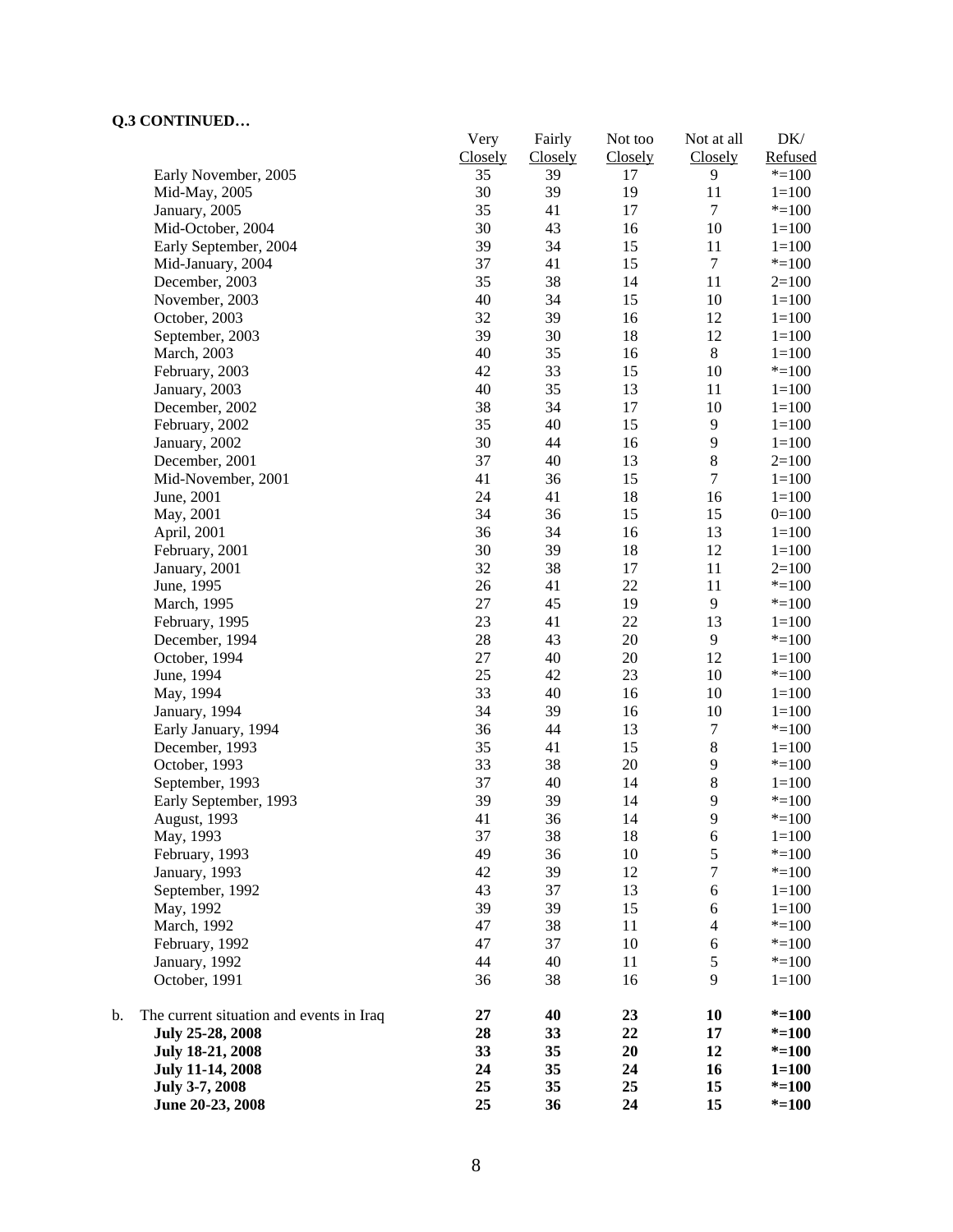|                                      | Very<br>Closely | Fairly<br>Closely | Not too<br>Closely | Not at all<br>Closely | $DK/$<br>Refused |
|--------------------------------------|-----------------|-------------------|--------------------|-----------------------|------------------|
| May 9-12, 2008                       | 29              | 35                | 21                 | 14                    | $1 = 100$        |
| May 2-5, 2008                        | 26              | 35                | 25                 | 13                    | $1 = 100$        |
| April 25-28, 2008                    | 29              | 35                | 23                 | 12                    | $1 = 100$        |
| April 18-21, 2008                    | 29              | 39                | 20                 | 11                    | $1 = 100$        |
| April 11-14, 2008                    | 25              | 39                | 20                 | 15                    | $1 = 100$        |
|                                      | 25              | 37                | 23                 | 15                    | $* = 100$        |
| April 4-7, 2008                      | 29              | 40                | 19                 | 11                    | $1 = 100$        |
| March 28-31, 2008                    | 30              | 38                | 19                 | 13                    |                  |
| March 20-24, 2008                    | 29              | 38                | 23                 | 10                    | $* = 100$        |
| March 14-17, 2008                    |                 |                   |                    |                       | $* = 100$        |
| <b>March 7-10, 2008</b>              | 28              | 39                | 18                 | 15                    | $* = 100$        |
| February 29-March 3, 2008            | 28              | 40                | 19                 | 13                    | $* = 100$        |
| <b>February 8-11, 2008</b>           | 24              | 35                | 25                 | 16                    | $* = 100$        |
| <b>February 1-4, 2008</b>            | 28              | 39                | 22                 | 11                    | $* = 100$        |
| <b>January 25-28, 2008</b>           | 23              | 35                | 26                 | 16                    | $* = 100$        |
| <b>January 18-21, 2008</b>           | 31              | 33                | 20                 | 15                    | $1 = 100$        |
| <b>January 11-14, 2008</b>           | 25              | 38                | 21                 | 16                    | $* = 100$        |
| <b>January 4-7, 2008</b>             | 27              | 38                | 20                 | 15                    | $* = 100$        |
| December 14-17, 2007                 | 26              | 32                | 24                 | 18                    | $* = 100$        |
| December 7-10, 2007                  | 28              | 37                | 21                 | 14                    | $* = 100$        |
| November 23-26, 2007                 | 25              | 37                | 21                 | 16                    | $1 = 100$        |
| November 16-19, 2007                 | 31              | 37                | 19                 | 12                    | $1 = 100$        |
| <b>November 9-12, 2007</b>           | 29              | 38                | 19                 | 13                    | $1 = 100$        |
| <b>November 2-5, 2007</b>            | 31              | 35                | 18                 | 15                    | $1 = 100$        |
| October 26-29, 2007                  | 28              | 37                | 21                 | 13                    | $1 = 100$        |
| October 19-22, 2007                  | 28              | 37                | 20                 | 15                    | $* = 100$        |
| October 12-15, 2007                  | 26              | 36                | 18                 | 19                    | $1 = 100$        |
| October 5-8, 2007                    | 29              | 33                | 22                 | 16                    | $* = 100$        |
| September 28 - October 1, 2007       | 30              | 41                | 18                 | 11                    | $* = 100$        |
| September 21-24, 2007                | 32              | 38                | 17                 | 13                    | $* = 100$        |
| September 14-17, 2007                | 31              | 36                | 18                 | 15                    | $0=100$          |
| September 7-10, 2007                 | 32              | 34                | 20                 | 14                    | $* = 100$        |
| <b>August 30 – September 2, 2007</b> | 31              | 34                | 18                 | 16                    | $1 = 100$        |
| August 24-27, 2007                   | 34              | 36                | 18                 | 12                    | $* = 100$        |
| August 17-20, 2007                   | 33              | 34                | 18                 | 15                    | $* = 100$        |
| <b>August 10-13, 2007</b>            | 36              | 37                | 14                 | 13                    | $* = 100$        |
| <b>August 3-6, 2007</b>              | 29              | 40                | 19                 | 12                    | $* = 100$        |
| July 27-30, 2007                     | 28              | 36                | 19                 | 16                    | $1 = 100$        |
| July 20-23, 2007                     | 28              | 34                | 21                 | 16                    | $1 = 100$        |
| July 13-16, 2007                     | 25              | 41                | 17                 | 16                    | $1 = 100$        |
| July 6-9, 2007                       | 36              | 34                | 18                 | 12                    | $* = 100$        |
| June 29-July 2, 2007                 | 32              | 35                | 19                 | 13                    | $1 = 100$        |
| June 22-25, 2007                     | 30              | 36                | 18                 | 15                    | $1 = 100$        |
| June 15-18, 2007                     | 30              | 37                | 20                 | 13                    | $* = 100$        |
| June 8-11, 2007                      | 32              | 38                | 15                 | 14                    | $1 = 100$        |
| June 1-4, 2007                       | 30              | 36                | 20                 | 13                    | $1 = 100$        |
| May 24-27, 2007                      | 33              | 36                | 18                 | 12                    | $1 = 100$        |
| May 18-21, 2007                      | 36              | 34                | 15                 | 14                    | $1 = 100$        |
| May 11-14, 2007                      | 30              | 34                | 18                 | 17                    | $1 = 100$        |
| May 4-7, 2007                        | 38              | 37                | 15                 | 10                    | $* = 100$        |
| April 27-30, 2007                    | 27              | 35                | 21                 | 16                    | $1 = 100$        |
| April 20-23, 2007                    | 28              | 35                | 22                 | 15                    | $* = 100$        |
| April 12-16, 2007                    | 34              | 33                | 20                 | 13                    | $* = 100$        |
| April 5-9, 2007                      | 33              | 39                | 16                 | 11                    | $1 = 100$        |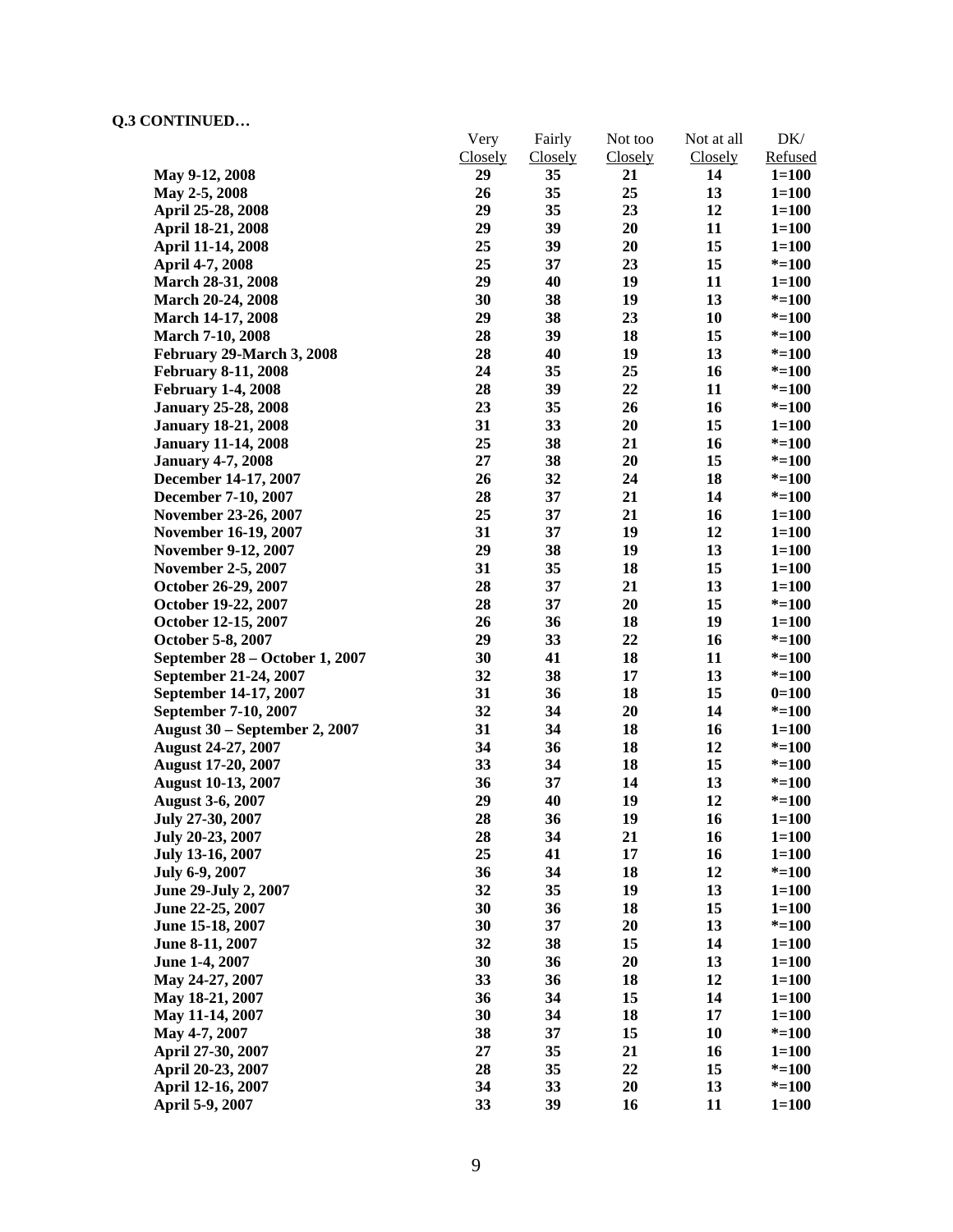|                               | Very     | Fairly         | Not too  | Not at all               | DK/       |
|-------------------------------|----------|----------------|----------|--------------------------|-----------|
|                               | Closely  | <b>Closely</b> | Closely  | Closely                  | Refused   |
| <b>March 30-April 2, 2007</b> | 34       | 37             | 16       | 13                       | $* = 100$ |
| March 23-March 26, $2007^2$   | 31<br>34 | 38<br>34       | 18       | 12<br>15                 | $1 = 100$ |
| March 16-19, 2007             |          |                | 17       |                          | $* = 100$ |
| March 9-12, 2007              | 34       | 37             | 16       | 13                       | $* = 100$ |
| March 2-5, 2007               | 37       | 37             | 16       | $\boldsymbol{9}$         | $1 = 100$ |
| February 23-26, 2007          | 36       | 36             | 15       | 13                       | $* = 100$ |
| <b>February 16-19, 2007</b>   | 30       | 36             | 19       | 14                       | $1 = 100$ |
| <b>February 9-12, 2007</b>    | 37       | 34             | 18       | 11                       | $* = 100$ |
| <b>February 2-5, 2007</b>     | 38       | 38             | 17       | 7                        | $* = 100$ |
| <b>January 26-29, 2007</b>    | 36       | 38<br>34       | 15<br>18 | 11                       | $* = 100$ |
| <b>January 19-22, 2007</b>    | 37       |                |          | 10                       | $1 = 100$ |
| <b>January 12-15, 2007</b>    | 38       | 36             | 17       | ${\bf 8}$<br>5           | $1 = 100$ |
| January, 2007                 | 46       | 40             | $8\,$    |                          | $1 = 100$ |
| <b>January 5-8, 2007</b>      | 40       | 32             | 16       | 12                       | $0=100$   |
| December, 2006                | 42       | 39             | 12       | $\tau$                   | $* = 100$ |
| November 30-December 3, 2006  | 40       | 36             | 13       | 11                       | $* = 100$ |
| Mid-November, 2006            | 44       | 38             | 12       | $\sqrt{6}$               | $* = 100$ |
| September, 2006               | 33       | 43             | 14       | $\,8\,$                  | $2=100$   |
| August, 2006                  | 41       | 39             | 12       | $\boldsymbol{7}$         | $1 = 100$ |
| June, 2006                    | 37       | 43             | 13       | 6                        | $1=100$   |
| May, 2006                     | 42       | 35             | 15       | $\boldsymbol{7}$         | $1 = 100$ |
| April, 2006                   | 43       | 36             | 13       | $\boldsymbol{7}$         | $1 = 100$ |
| <b>March</b> , 2006           | 43       | 38             | 12       | 6                        | $1 = 100$ |
| February, 2006                | 39       | 42             | 12       | 6                        | $1 = 100$ |
| January, 2006                 | 40       | 40             | 12       | $\boldsymbol{7}$         | $1 = 100$ |
| December, 2005                | 45       | 38             | 11       | 5                        | $1 = 100$ |
| Early November, 2005          | 41       | 40             | 13       | $\sqrt{6}$               | $* = 100$ |
| Early October, 2005           | 43       | 36             | 15       | $\epsilon$               | $* = 100$ |
| Early September, 2005         | 32       | 40             | 20       | $\boldsymbol{7}$         | $1 = 100$ |
| July, 2005                    | 43       | 37             | 13       | 6                        | $1 = 100$ |
| Mid-May, 2005                 | 42       | 42             | 11       | $\mathfrak s$            | $* = 100$ |
| Mid-March, 2005               | 40       | 39             | 14       | 5                        | $2=100$   |
| February, 2005                | 38       | 45             | 13       | $\overline{\mathcal{L}}$ | $* = 100$ |
| January, 2005                 | 48       | 37             | 11       | 4                        | $* = 100$ |
| December, 2004                | 34       | 44             | 15       | 6                        | $1 = 100$ |
| Mid-October, 2004             | 42       | 38             | 11       | $8\,$                    | $1 = 100$ |
| Early September, 2004         | 47       | 37             | 9        | 6                        | $1 = 100$ |
| August, 2004                  | 39       | 42             | 12       | 6                        | $1 = 100$ |
| July, 2004                    | 43       | 40             | 11       | 6                        | $* = 100$ |
| June, 2004                    | 39       | 42             | 12       | 6                        | $1 = 100$ |
| April, 2004                   | 54       | 33             | $8\,$    | 5                        | $* = 100$ |
| Mid-March, 2004               | 47       | 36             | 12       | $\overline{4}$           | $1 = 100$ |
| Early February, 2004          | 47       | 38             | 10       | $\overline{4}$           | $1 = 100$ |
| Mid-January, 2004             | 48       | 39             | 9        | $\overline{4}$           | $* = 100$ |
| December, 2003                | 44       | 38             | 11       | 6                        | $1 = 100$ |
| November, 2003                | 52       | 33             | 9        | 5                        | $1 = 100$ |
| September, 2003               | 50       | 33             | 10       | $\sqrt{6}$               | $1 = 100$ |
| Mid-August, 2003              | 45       | 39             | 10       | 5                        | $1 = 100$ |
| Early July, 2003              | 37       | 41             | 13       | $8\,$                    | $1 = 100$ |
| June, 2003                    | 46       | 35             | 13       | 6                        | $* = 100$ |
| May, 2003                     | 63       | 29             | 6        | $\sqrt{2}$               | $* = 100$ |

 $\frac{1}{2}$ 

From May, 2003 to March 23-26, 2007, the story was listed as "News about the current situation in Iraq."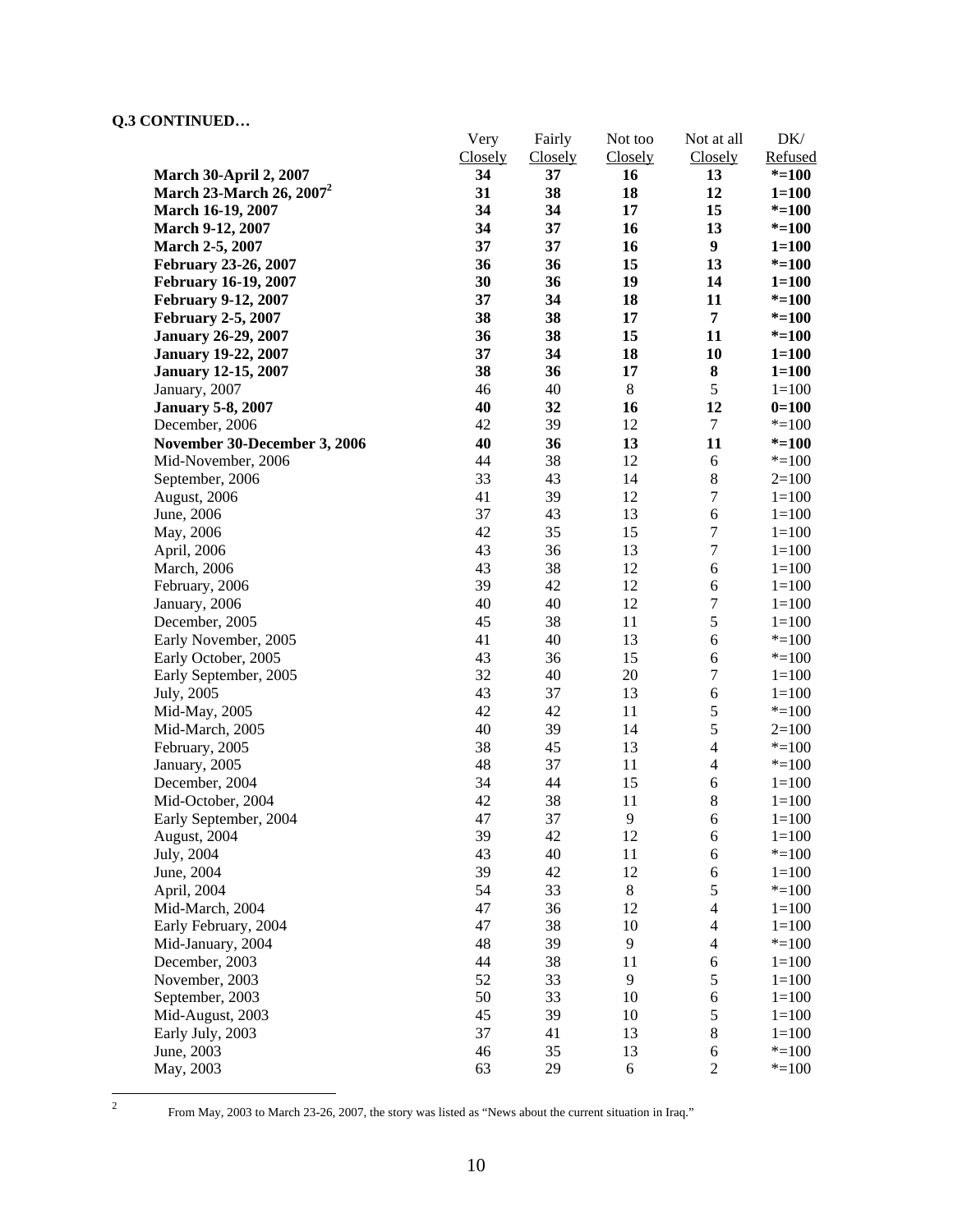|    |                                                                    | Very           | Fairly  | Not too        | Not at all       | DK/       |
|----|--------------------------------------------------------------------|----------------|---------|----------------|------------------|-----------|
|    |                                                                    | <b>Closely</b> | Closely | Closely        | Closely          | Refused   |
|    | April 11-16, 2003 <sup>3</sup>                                     | 47             | 40      | 10             | $\overline{c}$   | $1 = 100$ |
|    | April 2-7, 2003                                                    | 54             | 34      | 9              | $\overline{2}$   | $1 = 100$ |
|    | March 20-24, 2003                                                  | 57             | 33      | $\overline{7}$ | $\overline{2}$   | $1 = 100$ |
|    | March 13-16, 2003 <sup>4</sup>                                     | 62             | 27      | 6              | $\overline{4}$   | $1 = 100$ |
|    | February, 2003                                                     | 62             | 25      | $\,8\,$        | $\overline{4}$   | $1 = 100$ |
|    | January, 2003                                                      | 55             | 29      | 10             | $\overline{4}$   | $2=100$   |
|    | December, 2002                                                     | 51             | 32      | 10             | 6                | $1 = 100$ |
|    | Late October, 2002                                                 | 53             | 33      | $\,8\,$        | 5                | $1 = 100$ |
|    | Early October, 2002                                                | 60             | 28      | 6              | 5                | $1 = 100$ |
|    | Early September, 2002 <sup>5</sup>                                 | 48             | 29      | 15             | 6                | $2=100$   |
| c. | The Earthquake in Los Angeles<br><b>TREND FOR COMPARISON:</b>      | 17             | 29      | 31             | 23               | $* = 100$ |
|    | May 30-June 2, 2008: China                                         | 26             | 39      | 21             | 14               | $* = 100$ |
|    | May 22-25, 2008: China                                             | 23             | 42      | 24             | 11               | $* = 100$ |
|    | May 16-19, 2008: China                                             | 30             | 41      | 17             | 12               | $* = 100$ |
|    | October 2005: Pakistan                                             | 22             | 39      | 23             | 16               | $* = 100$ |
|    | January 2005: Earthquake and Tsunami in                            |                |         |                |                  |           |
|    | <b>Indian Ocean</b>                                                | 58             | 32      | $\tau$         | 3                | $* = 100$ |
|    | January 2004: Iran                                                 | 16             | 34      | 31             | 19               | $* = 100$ |
|    | February 2001: India                                               | 15             | 33      | 31             | 20               | $1 = 100$ |
|    | October 1999: Taiwan                                               | 17             | 36      | 31             | 16               | $* = 100$ |
|    | September 1999: Turkey                                             | 27             | 37      | 23             | 12               | $1 = 100$ |
|    | February 1995: Japan                                               | 25             | 47      | $20\,$         | $\,8\,$          | $* = 100$ |
|    | January 1994: Southern California                                  | 63             | 31      | 5              | 1                | $0=100$   |
|    | July 1990: Iran                                                    | 20             | 36      | 28             | 16               | $* = 100$ |
|    | November 1989: San Francisco                                       | 73             | 22      | 3              | $\overline{2}$   | $* = 100$ |
|    |                                                                    |                |         |                |                  |           |
| d. | News about the upcoming Olympic games in                           |                |         |                |                  |           |
|    | Beijing, China                                                     | 13             | 33      | 31             | 23               | $* = 100$ |
|    | July 25-28, 2008 <sup>6</sup>                                      | 12             | 31      | 29             | 28               | $* = 100$ |
|    | April 4-7, 2008                                                    | 5              | 18      | 31             | 45               | $1 = 100$ |
|    | <b>TREND FOR COMPARISON:7</b><br>August, 2004: Athens Preparations | 10             | 22      | 29             | 38               | $1 = 100$ |
| e. | The federal indictment of Alaska Senator Ted                       |                |         |                |                  |           |
|    | Stevens for making false statements                                | 9              | 22      | 25             | 44               | $* = 100$ |
|    |                                                                    |                |         |                |                  |           |
| f. | News about candidates for the 2008                                 |                |         |                |                  |           |
|    | presidential election                                              | 30             | 42      | 19             | $\boldsymbol{9}$ | $* = 100$ |
|    | July 25-28, 2008                                                   | 30             | 34      | 21             | 15               | $* = 100$ |
|    | July 18-21, 2008                                                   | 30             | 35      | 21             | 14               | $* = 100$ |
|    | July 11-14, 2008                                                   | 28             | 34      | 22             | 15               | $1 = 100$ |
|    | July 3-7, 2008                                                     | 25             | 35      | 23             | 17               | $* = 100$ |
|    | June 27-30, 2008                                                   | 39             | 33      | 18             | 10               | $* = 100$ |
|    | June 20-23, 2008                                                   | 28             | 38      | 22             | 12               | $* = 100$ |

 $\frac{1}{3}$ From March 20-24, 2003 to April 11-16, 2003, the story was listed as "News about the war in Iraq."<br>From Exile Ostabas 2002, to March 12, 16, 2002, the stars was listed as "Dabata superbanearikility

From Early October, 2002, to March 13-16, 2003, the story was listed as "Debate over the possibility that the U.S. will take military action in Iraq." 5

In Early September, 2002, the story was listed as "Debate over the possibility that the U.S. will invade Iraq."<br><sup>6</sup> Early 15.28, 2008 the story was listed as "Navy about China as the Bailing Olympic Games approach."

For July 25-28, 2008 the story was listed as "News about China as the Beijing Olympic Games approach."

August, 2004 asked about "Preparations for the summer Olympics in Athens, Greece."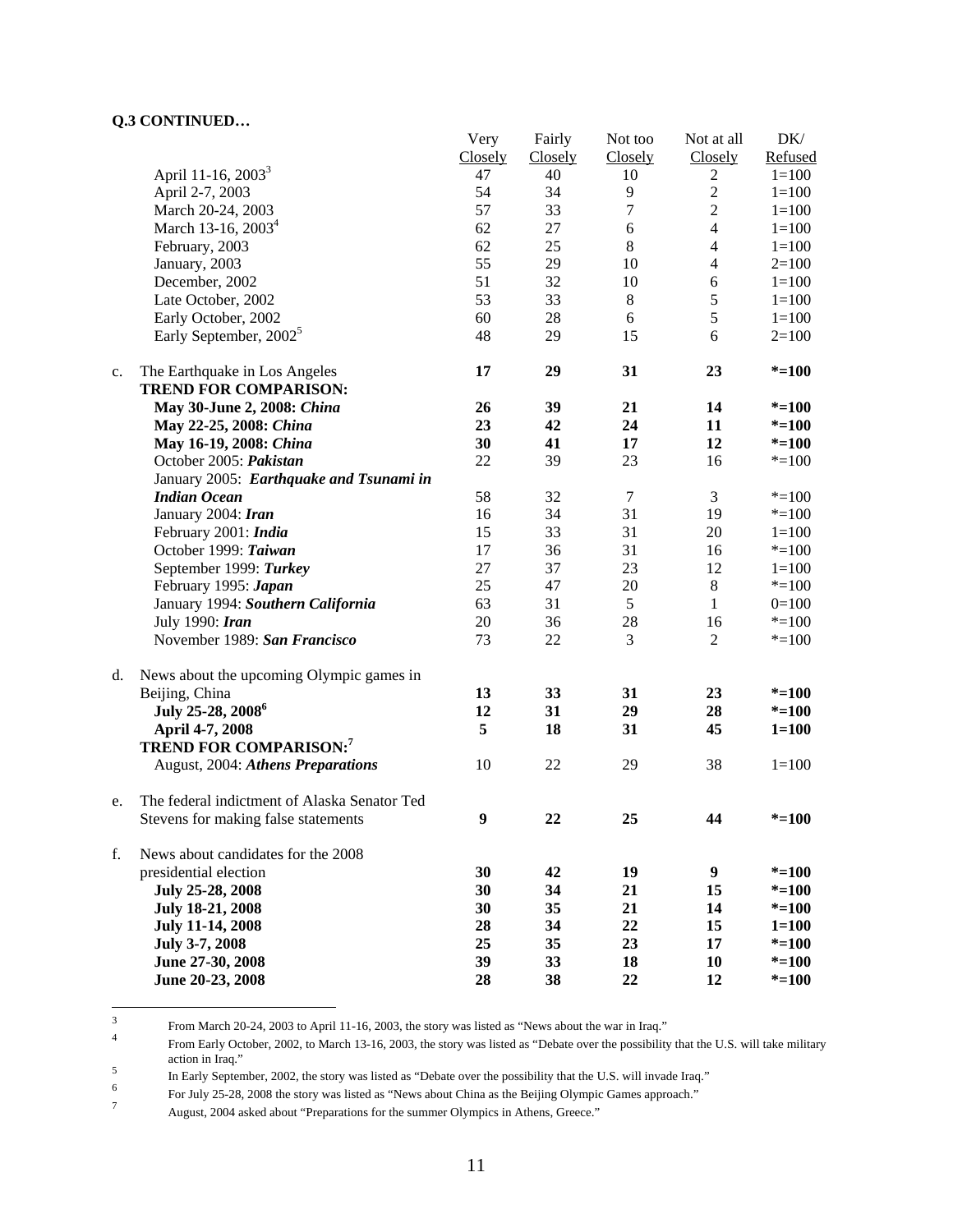|                                         | Very    | Fairly  | Not too | Not at all       | DK/       |
|-----------------------------------------|---------|---------|---------|------------------|-----------|
|                                         | Closely | Closely | Closely | Closely          | Refused   |
| June 13-16, 2008                        | 35      | 35      | 20      | 10               | $* = 100$ |
| June 6-9, 2008                          | 38      | 35      | 17      | 10               | $* = 100$ |
| May 30-June 2, 2008                     | 30      | 35      | 21      | 14               | $* = 100$ |
| May 22-25, 2008                         | 32      | 37      | 20      | 11               | $* = 100$ |
| May 16-19, 2008                         | 33      | 37      | 19      | 10               | $1 = 100$ |
| May 9-12, 2008                          | 35      | 36      | 18      | 11               | $* = 100$ |
| May 2-5, 2008                           | 27      | 35      | 23      | 14               | $1 = 100$ |
| April 25-28, 2008                       | 34      | 37      | 18      | 11               | $* = 100$ |
| April 18-21, 2008                       | 29      | 41      | 19      | 10               | $1 = 100$ |
| April 11-14, 2008                       | 31      | 37      | 22      | 10               | $* = 100$ |
| April 4-7, 2008                         | 33      | 36      | 17      | 14               | $* = 100$ |
| March 28-31, 2008                       | 31      | 41      | 18      | 10               | $* = 100$ |
| <b>March 20-24, 2008</b>                | 34      | 37      | 18      | 11               | $* = 100$ |
| <b>March 14-17, 2008</b>                | 40      | 37      | 16      | 7                | $* = 100$ |
| <b>March 7-10, 2008</b>                 | 39      | 36      | 15      | $\boldsymbol{9}$ | $1 = 100$ |
| February 29-March 3, 2008               | 43      | 34      | 14      | 9                | $* = 100$ |
| <b>February 22-25, 2008</b>             | 42      | 37      | 13      | 8                | $* = 100$ |
| <b>February 15-18, 2008</b>             | 44      | 36      | 10      | 10               | $* = 100$ |
| <b>February 8-11, 2008</b>              | 39      | 37      | 15      | $\boldsymbol{9}$ | $0=100$   |
| <b>February 1-4, 2008</b>               | 37      | 35      | 16      | 12               | $* = 100$ |
| <b>January 25-28, 2008</b>              | 36      | 37      | 14      | 12               | $1 = 100$ |
| <b>January 18-21, 2008</b>              | 36      | 34      | 18      | 12               | $* = 100$ |
| <b>January 11-14, 2008</b> <sup>8</sup> | 32      | 31      | 19      | 17               | $1 = 100$ |
| <b>January 4-7, 2008</b>                | 33      | 36      | 19      | 11               | $1 = 100$ |
| December 14-17, 2007                    | 25      | 34      | 22      | 19               | $* = 100$ |
| December 7-10, 2007                     | 24      | 35      | 22      | 19               | $* = 100$ |
| November 30 - December 3, 2007          | 23      | 35      | 23      | 19               | $* = 100$ |
| November 23-26, 2007                    | 20      | 33      | 26      | 20               | $1 = 100$ |
| November 16-19, 2007                    | 26      | 33      | 21      | 19               | $1 = 100$ |
| <b>November 9-12, 2007</b>              | 21      | 33      | 25      | 21               | $* = 100$ |
| <b>November 2-5, 2007</b>               | 27      | 30      | 21      | 21               | $1 = 100$ |
| October 26-29, 2007                     | 21      | 34      | 26      | 19               | $* = 100$ |
| October 19-22, 2007                     | 23      | 32      | 22      | 23               | $* = 100$ |
| October 12-15, 2007                     | 13      | 31      | 26      | 30               | $* = 100$ |
| October 5-8, 2007                       | 22      | 30      | 24      | 24               | $* = 100$ |
| September 28 - October 1, 2007          | 21      | 34      | 25      | 20               | $* = 100$ |
| September 21-24, 2007                   | 24      | 31      | 22      | 23               | $* = 100$ |
| September 14-17, 2007                   | 22      | 31      | 24      | 23               | $* = 100$ |
| September 7-10, 2007                    | 18      | 34      | 26      | 22               | $* = 100$ |
| <b>August 30-September 2, 2007</b>      | 19      | 35      | 21      | 25               | $* = 100$ |
| August 24-27, 2007                      | 22      | 28      | 24      | 26               | $* = 100$ |
| <b>August 17-20, 2007</b>               | 19      | 27      | 24      | 30               | $* = 100$ |
| <b>August 10-13, 2007</b>               | 23      | 32      | 21      | 24               | $* = 100$ |
| <b>August 3-6, 2007</b>                 | 19      | 31      | 25      | 25               | $* = 100$ |
| July 27-30, 2007                        | 19      | 32      | 22      | 26               | $1 = 100$ |
| July 20-23, 2007                        | 16      | 26      | 30      | 27               | $1 = 100$ |
| July 13-16, 2007                        | 17      | 29      | 27      | 27               | $* = 100$ |
| July 6-9, 2007                          | 24      | 29      | 24      | 22               | $1 = 100$ |
| June 29-July 2, 2007                    | 20      | 32      | 25      | 23               | $* = 100$ |
| June 22-25, 2007                        | 18      | 31      | 21      | 30               | $* = 100$ |
| June 15-18, 2007                        | 17      | 32      | 26      | 25               | $* = 100$ |
|                                         |         |         |         |                  |           |

8

January 11-14, 2008 asked about: "News about the New Hampshire primaries and the presidential campaign."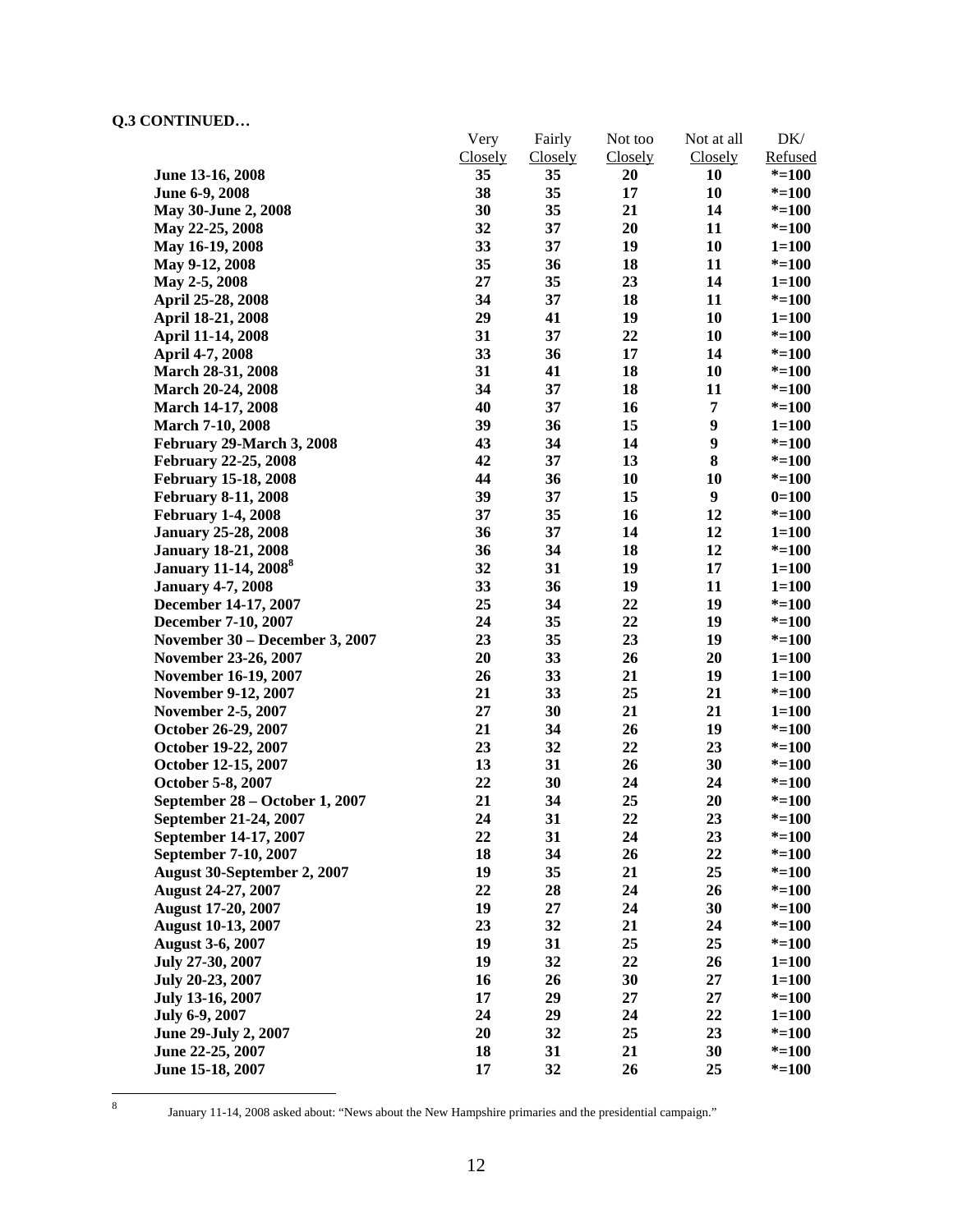-<br>9

|                                         | very    | <b>Fairly</b> | <b>NOT TOO</b> | <b>NOT</b> at all | DK/       |
|-----------------------------------------|---------|---------------|----------------|-------------------|-----------|
|                                         | Closely | Closely       | Closely        | Closely           | Refused   |
| June 8-11, 2007                         | 19      | 30            | 24             | 26                | $1 = 100$ |
| June 1-4, 2007                          | 16      | 27            | 32             | 24                | $1 = 100$ |
| May 24-27, 2007                         | 22      | 33            | 23             | 22                | $* = 100$ |
| May 18-21, 2007                         | 18      | 31            | 24             | 27                | $* = 100$ |
| May 11-14, 2007                         | 18      | 30            | 23             | 28                | $1 = 100$ |
| May 4-7, 2007                           | 23      | 34            | 21             | 21                | $1 = 100$ |
| April 27-30, 2007                       | 14      | 30            | 29             | 26                | $1 = 100$ |
| April 20-23, 2007                       | 18      | 28            | 27             | 27                | $* = 100$ |
| April 12-16, 2007                       | 18      | 28            | 27             | 27                | $* = 100$ |
| April 5-9, 2007                         | 25      | 30            | 26             | 19                | $* = 100$ |
| <b>March 30-April 2, 2007</b>           | 20      | 29            | 27             | 23                | $1 = 100$ |
| March 23-26, 2007                       | 20      | 32            | 22             | 26                | $* = 100$ |
| March 16-19, 2007                       | 15      | 28            | 29             | 27                | $1 = 100$ |
| March 9-12, 2007                        | 24      | 30            | 23             | 23                | $* = 100$ |
| March 2-5, 2007                         | 19      | 31            | 26             | 23                | $1 = 100$ |
| <b>February 23-26, 2007</b>             | 22      | 33            | 24             | 21                | $* = 100$ |
| <b>February 16-19, 2007</b>             | 18      | 32            | 22             | $27\,$            | $1 = 100$ |
| February 9-12, 2007                     | 24      | 30            | 24             | 21                | $1 = 100$ |
| <b>February 2-5, 2007</b>               | 24      | 36            | 22             | 18                | $* = 100$ |
| <b>January 26-29, 2007</b>              | 24      | 33            | 23             | 20                | $* = 100$ |
| <b>January 19-22, 2007</b> <sup>9</sup> | 24      | 27            | 22             | 26                | $1 = 100$ |
| <b>2004 Presidential Election</b>       |         |               |                |                   |           |
| November, 2004 $(RVs)$                  | 52      | 36            | $\,8\,$        | $\overline{4}$    | $* = 100$ |
| Mid-October, 2004                       | 46      | 30            | 12             | 11                | $1 = 100$ |
| August, 2004                            | 32      | 38            | 16             | 14                | $* = 100$ |
| July, 2004                              | 29      | 37            | 18             | 15                | $1 = 100$ |
| April, 2004                             | 31      | 33            | 19             | 16                | $1 = 100$ |
| Mid-March, 2004                         | 35      | 34            | 18             | 13                | $* = 100$ |
| Late February, 2004                     | 24      | 40            | 23             | 12                | $1 = 100$ |
| Early February, 2004 <sup>10</sup>      | 29      | 37            | 20             | 13                | $1 = 100$ |
| Mid-January, 2004                       | 16      | 30            | 27             | 26                | $1 = 100$ |
| Early January, 2004                     | 14      | 32            | 30             | 23                | $1 = 100$ |
| December, 2003                          | 16      | 26            | 27             | 30                | $1 = 100$ |
| November, 2003                          | 11      | 26            | 34             | 28                | $1 = 100$ |
| October, 2003                           | 12      | $27\,$        | 28             | 32                | $1 = 100$ |
| September, 2003                         | 17      | 25            | 30             | $27\,$            | $1 = 100$ |
| Mid-August, 2003                        | 12      | 27            | 27             | 33                | $1 = 100$ |
| May, 2003                               | $\bf 8$ | 19            | 31             | 41                | $1 = 100$ |
| January, 2003                           | 14      | 28            | 29             | 28                | $1 = 100$ |
| <b>2000 Presidential Election</b>       |         |               |                |                   |           |
| Early November, 2000 (RVs)              | 39      | 44            | 12             | $\mathfrak s$     | $* = 100$ |
| Mid-October, 2000 (RVs)                 | 40      | 37            | 15             | $\bf 8$           | $* = 100$ |
| Early October, 2000 (RVs)               | 42      | 36            | 15             | 6                 | $1 = 100$ |

Very

 $\mathbf{F}$  is a

Not too

Not at all

 $\mathbf{D}$ 

January 19-22, 2007 asked about: "Recent announcements by prominent Democrats about plans to run for president in

<sup>&</sup>lt;sup>10</sup> From May 2003 to Early February 2004 and in March 1992, the story was listed as "The race for the Democratic nomination." In January 2003, the story was listed as "Recent announcements by prominent Democrats about plans to run for president in 2004." In September 2000, Early September and July 1996, and May 1992, the question asked about "the presidential election campaign." In January, March and April 1996, the story was listed as "News about the Republican presidential candidates." In August 1992, the story was listed as "News about the presidential election." In July 1992, the story was listed as "News about the presidential campaign." In January 1992, the story was listed as "News about the Democratic candidates for the presidential nomination." In 1988, the story was introduced as being from "this past year" and was listed as "News about the presidential campaign in 1988."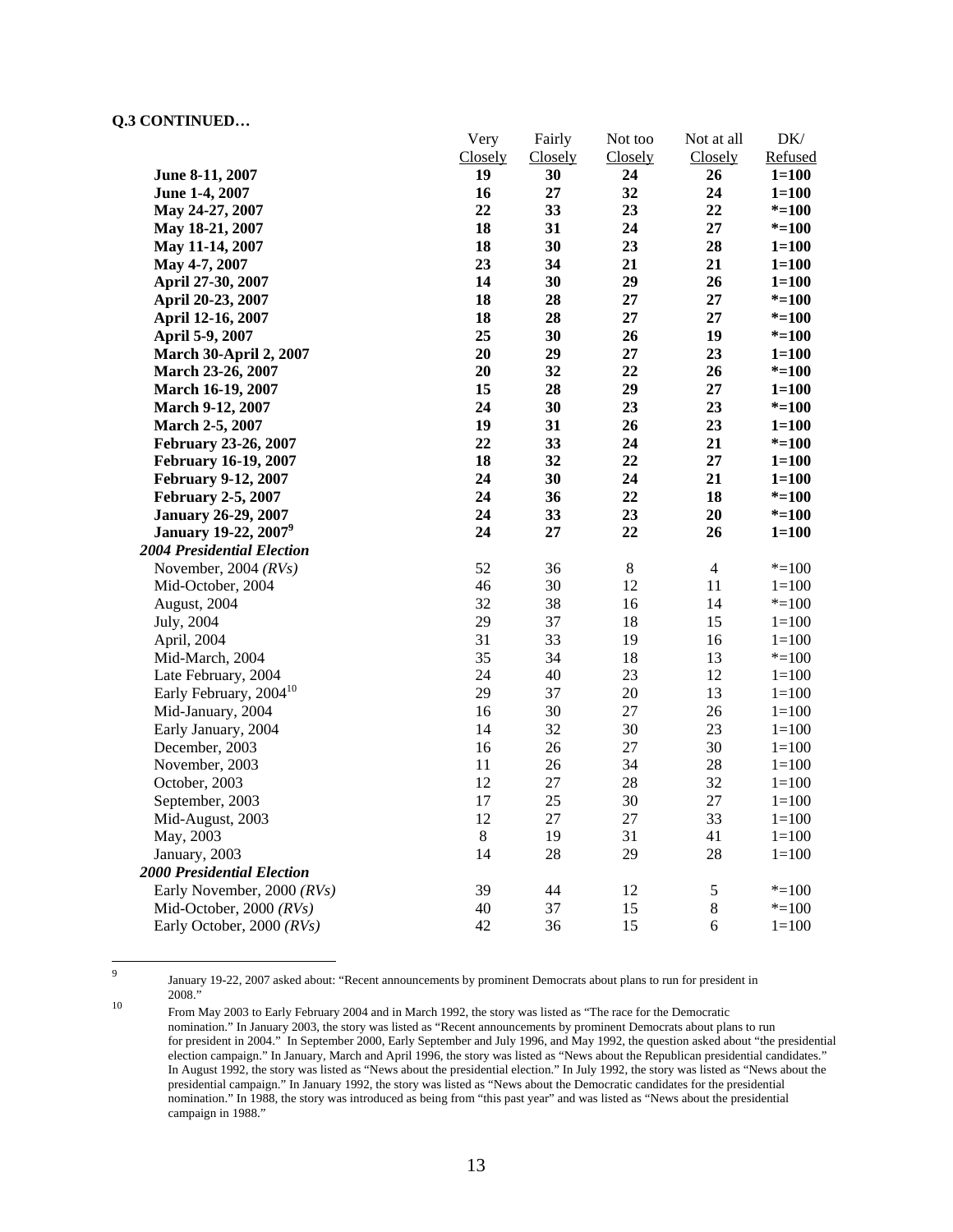| DK/<br>Not at all<br>Refused<br>Closely | Not too<br>Closely | Fairly<br>Closely | Very<br>Closely |                                   |
|-----------------------------------------|--------------------|-------------------|-----------------|-----------------------------------|
| 15<br>$* = 100$                         | 21                 | 42                | 22              | September, 2000                   |
| 20<br>$1 = 100$                         | 20                 | 38                | 21              | July, 2000                        |
| 21<br>$1 = 100$                         | 23                 | 32                | 23              | June, 2000                        |
| 23<br>$* = 100$                         | 26                 | 33                | 18              | May, 2000                         |
| 20<br>$1 = 100$                         | 22                 | 39                | 18              | April, 2000                       |
| 13<br>$1 = 100$                         | 19                 | 41                | 26              | <b>March</b> , 2000               |
| 17<br>$* = 100$                         | 21                 | 36                | 26              | February, 2000                    |
| 18<br>$1 = 100$                         | 28                 | 34                | 19              | January, 2000                     |
| 23<br>$1 = 100$                         | 24                 | 36                | 16              | December, 1999                    |
| 22<br>$1 = 100$                         | 28                 | 32                | 17              | October, 1999                     |
| 20<br>$1 = 100$                         | 33                 | 31                | 15              | September, 1999                   |
| 22<br>$1 = 100$                         | 24                 | 38                | 15              | July, 1999                        |
| 34<br>$1 = 100$                         | 29                 | 25                | 11              | June, 1999                        |
|                                         |                    |                   |                 | <b>1996 Presidential Election</b> |
| 6<br>$* = 100$                          | 15                 | 45                | 34              | November, 1996 $(RVs)$            |
| 12<br>$* = 100$                         | 18                 | 39                | 31              | October, 1996                     |
| 17<br>$* = 100$                         | 23                 | 36                | 24              | Early September, 1996             |
| 14<br>$1 = 100$                         | 23                 | 40                | 22              | July, 1996                        |
| 13<br>$* = 100$                         | 20                 | 41                | 26              | March, 1996                       |
| 24<br>$1 = 100$                         | 31                 | 34                | 10              | January, 1996                     |
| 22<br>$* = 100$                         | 30                 | 36                | 12              | September, 1995                   |
| 25<br>$* = 100$                         | 28                 | 34                | 13              | August, 1995                      |
| 26<br>$1 = 100$                         | 31                 | 31                | 11              | June, 1995                        |
|                                         |                    |                   |                 | 1992 Presidential Election        |
| $\boldsymbol{2}$<br>$0=100$             | $\boldsymbol{7}$   | 36                | 55              | October, 1992 $(RVs)$             |
| $\sqrt{6}$<br>$* = 100$                 | 11                 | 36                | 47              | September, 1992 (RVs)             |
| $\sqrt{2}$<br>$0=100$                   | 11                 | 51                | 36              | August, 1992 (RVs)                |
| 9<br>$*=100$                            | 26                 | 45                | 20              | July, 1992                        |
| $\,8\,$<br>$* = 100$                    | 16                 | 44                | 32              | May, 1992                         |
| 9<br>$* = 100$                          | 16                 | 40                | 35              | March, 1992                       |
| 27<br>$1 = 100$                         | 36                 | 25                | 11              | January, 1992                     |
| 30<br>$* = 100$                         | 32                 | 28                | 10              | December, 1991                    |
| 29<br>$2=100$                           | 31                 | 26                | 12              | October, 1991                     |
|                                         |                    |                   |                 | <b>1988 Presidential Election</b> |
| $\boldsymbol{2}$<br>$* = 100$           | 11                 | 44                | 43              | October, 1988 $(RVs)$             |
| $\mathfrak{Z}$<br>$* = 100$             | 13                 | 45                | 39              |                                   |
| $\sqrt{6}$<br>$3=100$                   | 23                 | 46                | 22              | May, 1988                         |
| 21<br>$1 = 100$                         | 35                 | 28                | 15              | November, 1987                    |
| 14<br>$1 = 100$                         | 37                 | 34                | 14              | September, 1987                   |
|                                         |                    |                   |                 | August, 1988 (RVs)                |

Q.4 Which ONE of the stories I just mentioned have you followed most closely, or is there another story you've been following MORE closely? [**DO NOT READ LIST. ACCEPT ONLY ONE RESPONSE.]** 

- 30 Reports about the condition of the U.S. economy<br>27 News about the candidates for the 2008 president
- 27 News about the candidates for the 2008 presidential election<br>11 The current situation and events in Iraq
- The current situation and events in Iraq
- 7 News about the upcoming Olympic Games in Beijing, China
- 7 The earthquake in Los Angeles<br>2 The federal indictment of Alask
- 2 The federal indictment of Alaska Senator Ted Stevens for making false statements<br>7 Some other story (SPECIFY)
- 7 Some other story **(SPECIFY)**<br>2 Don't know/Refused
- Don't know/Refused

100